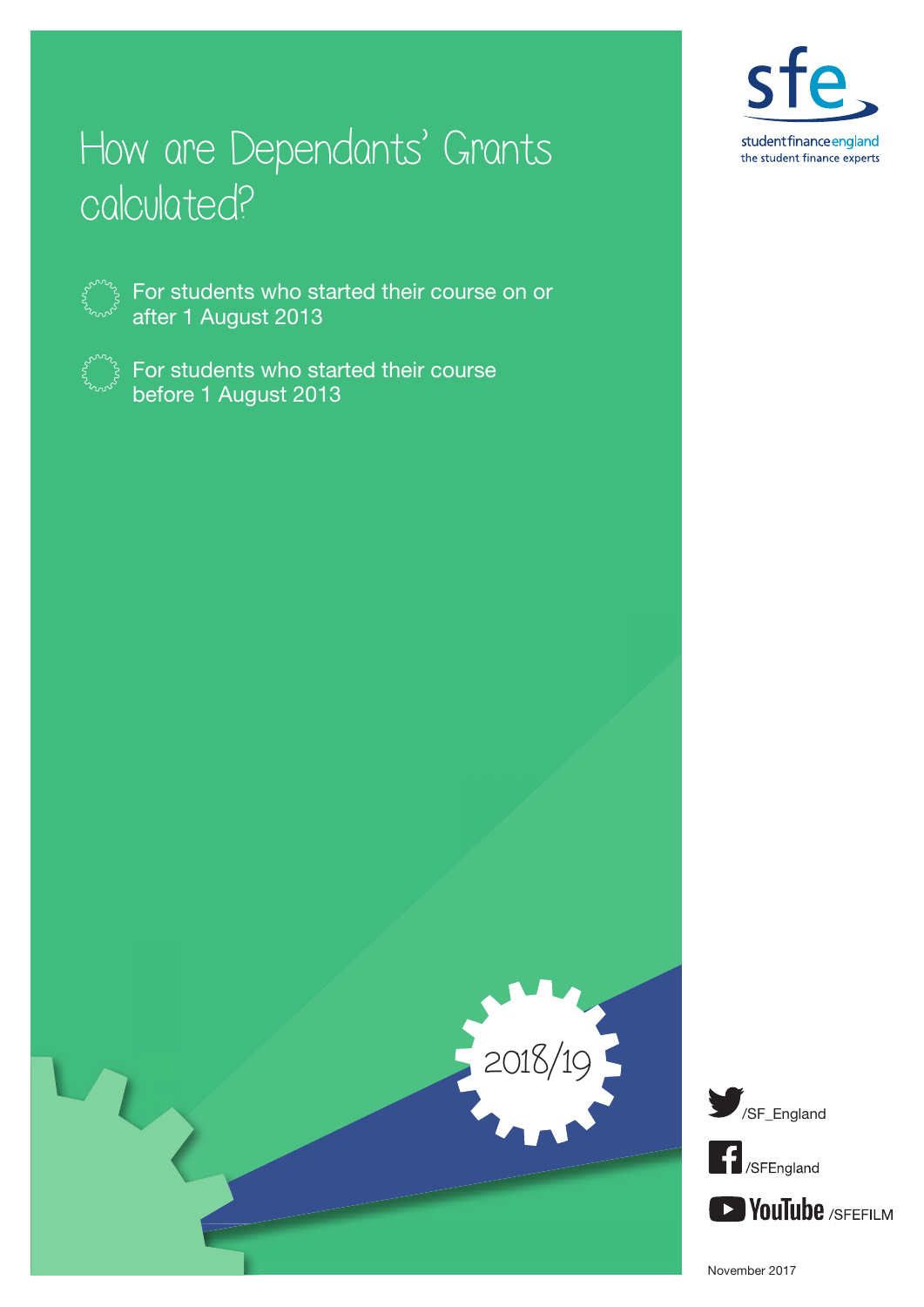

## If you started your course on or after 1 August 2013

The standard disregard applied will depend on your circumstances, as follows:

£6,159 if you have no dependent children

£8,473 if you're a couple with one child

£9,627 if you're a couple with two or more children

£9,627 if you're a lone parent with one child

£10,792 if you're a lone parent with two or more children

### Example:

Your partner has an income of £16,070 and you have two children. You have childcare costs of £150 a week for the whole academic year (52 weeks).

The relevant disregard is deducted from the household income:

£16,070 - £9,627 = £6,443 residual income.

You can apply for the following grants:

| £2,925  | Adult Dependants' Grant                                   |
|---------|-----------------------------------------------------------|
| £1,669  | Parents' Learning Allowance                               |
| £6,630  | Childcare Grant (85% of weekly amount of £150 x 52 weeks) |
| £11,224 | <b>Total potential grant entitlement</b>                  |

The residual income is then subtracted from the potential grant entitlement:

£11,224 - £6,443 = £4,781 actual grant entitlement.

The grant is awarded as follows:

| £1,669 | Parents' Learning Allowance     |
|--------|---------------------------------|
| £3,112 | <b>Childcare Grant</b>          |
| £Ū     | <b>Adult Dependants' Grant</b>  |
| £4,781 | <b>Actual grant entitlement</b> |